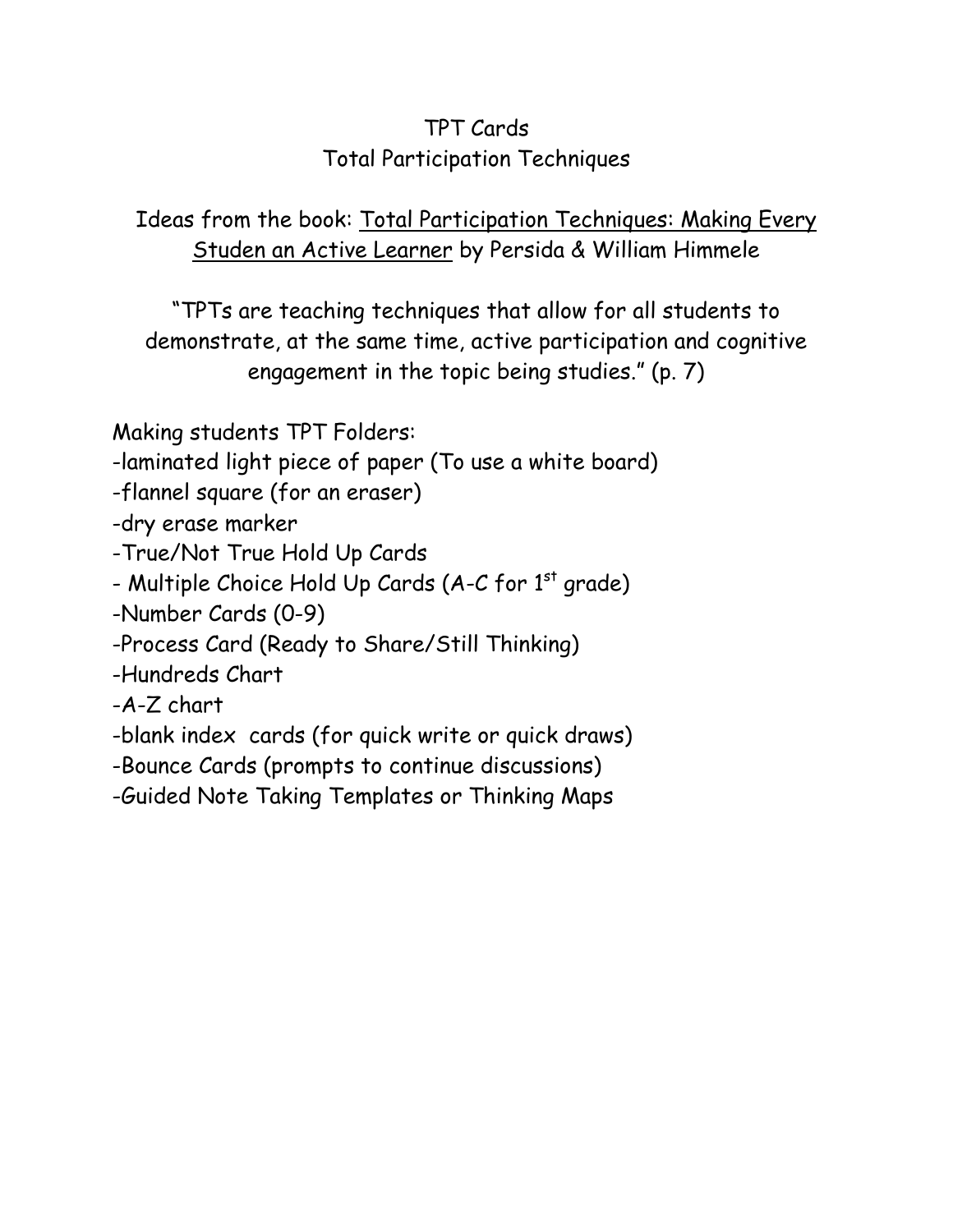**Quick Writes** 1. Select Prompt 2. Give students a specific amount of time to think and jot their response (3-5 minutes) 3. Follow up with Think-Pair-Share HOT: Ask students to explain the meaning or make connections between concepts and the world around them. Use phrases like: "In what ways…", "Why is this important", How does this relate to our lives?" or "How might things be different if…" **Think Pair Share** 1. Ask students to reflect on an idea. 2. Students will pair up and turn and talk to a partner. 3. They will discuss their answers. HOT: Use prompts that require students to analyze various points of view or how components that directly related to your objective fit together. Or you can have students evaluate something by defending it based upon what they have learned.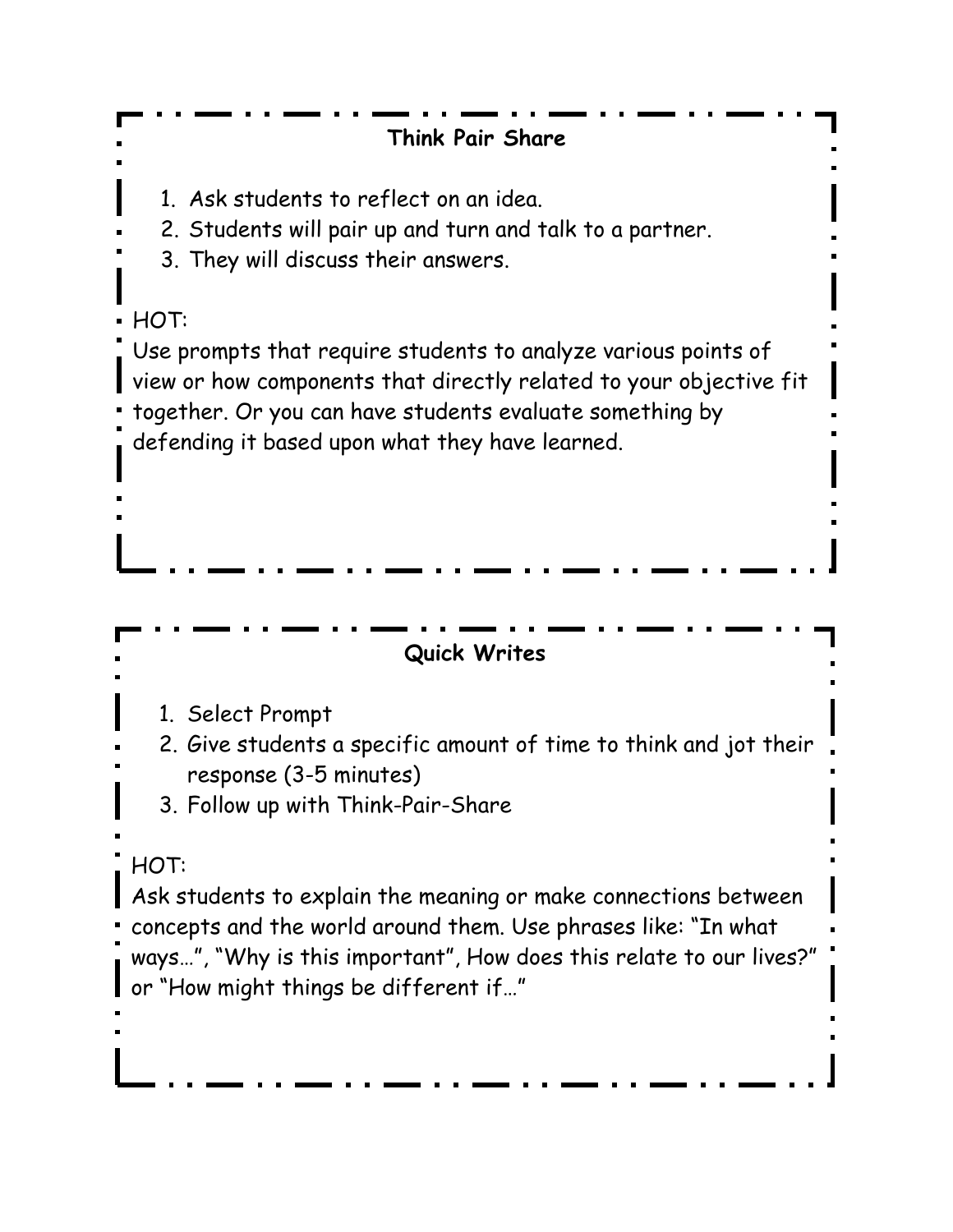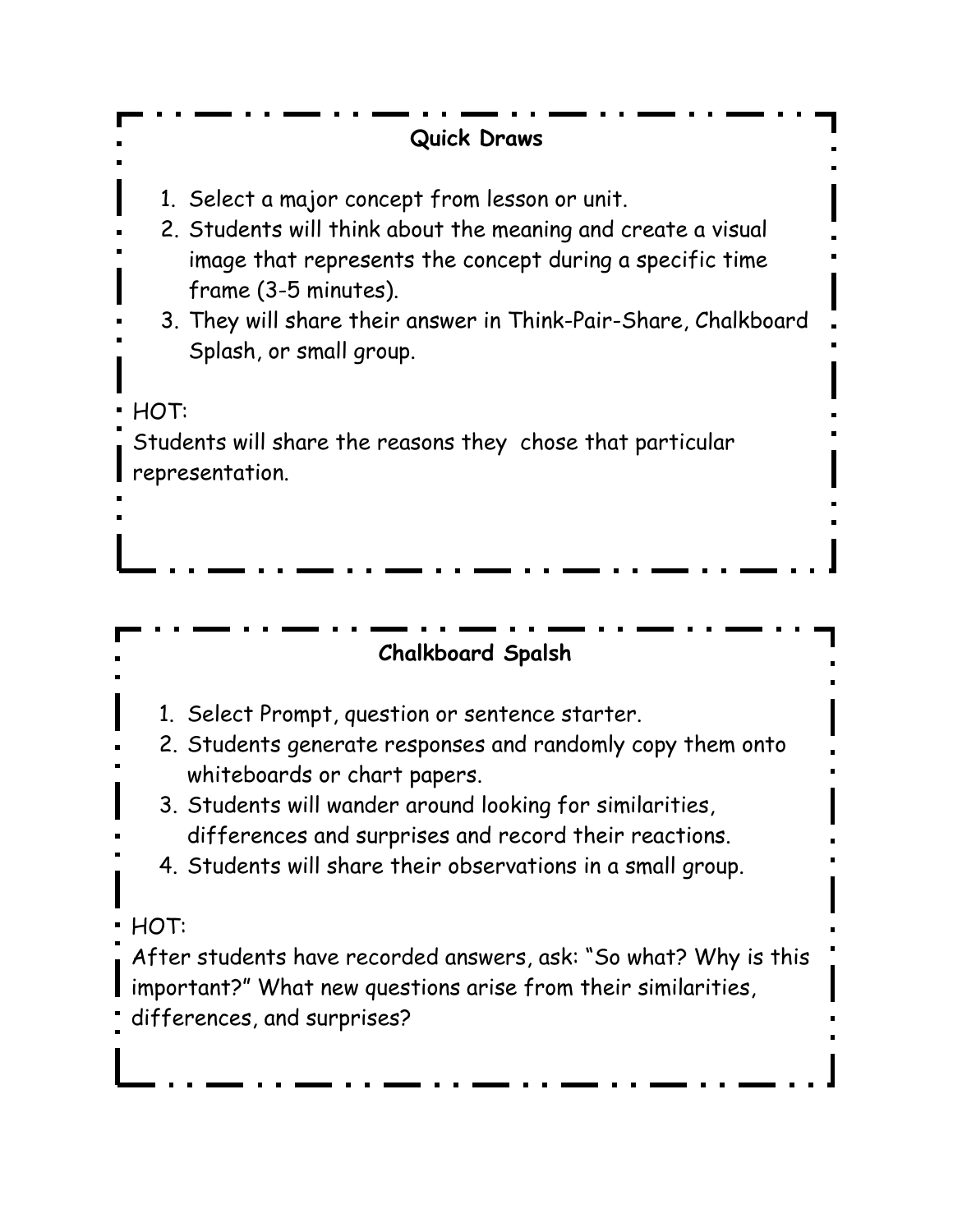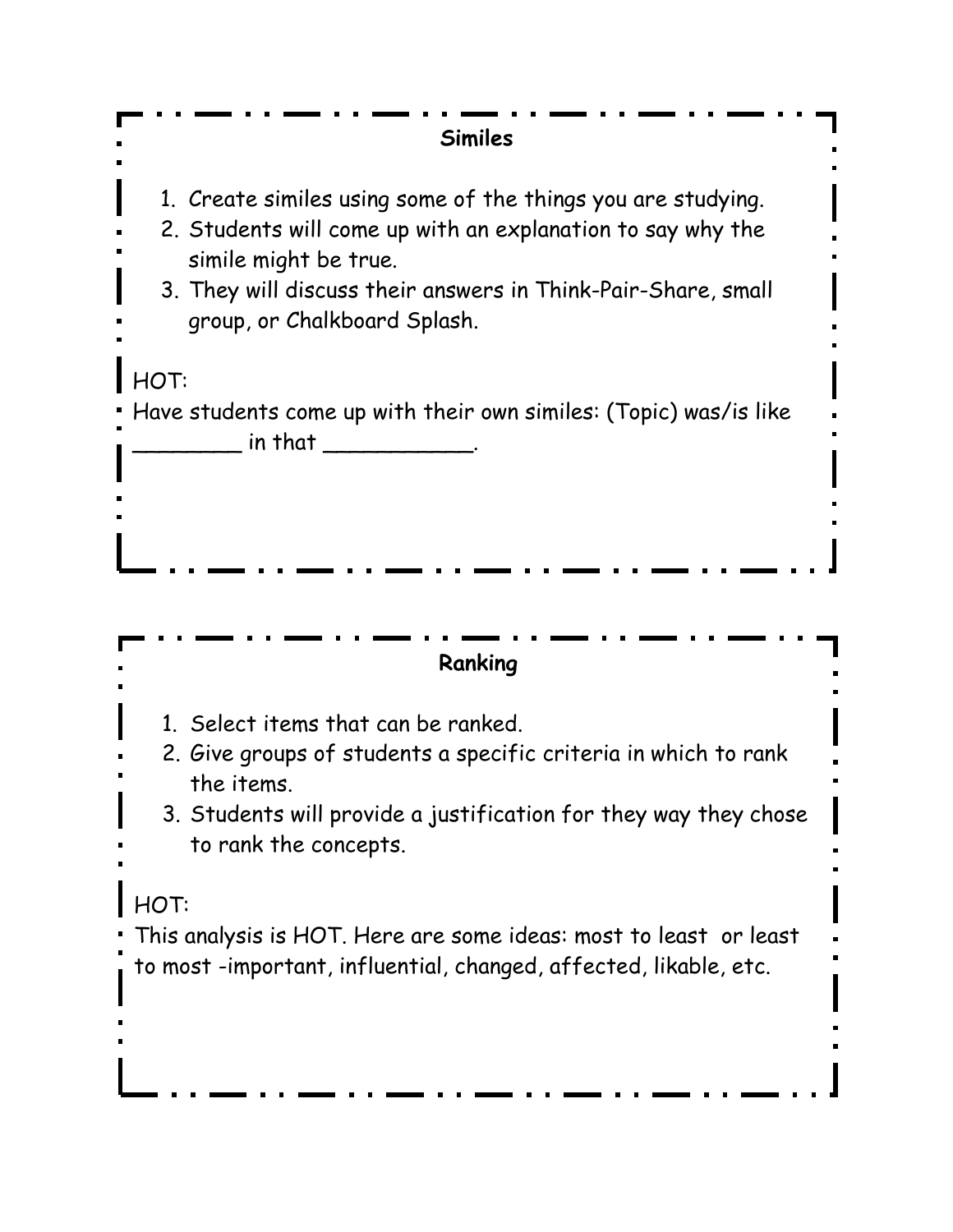# **Numbered Heads Together**

- 1. Have the groups number themselves off (1-4).
- 2. Confirm numbers by having each number stands. (To ensure everyone know their number.
- 3. Give the questions and inform all members that they need to be ready to present the information.
- 4. When sharing, call out the number for the team member presenting.

HOT:

Depends upon the activity or information asked for.

#### **Thumbs Up/Down Vote**

- 1. Ask a question that requires a yes/no or agree/disagree answer.
- 2. Student will show a thumbs up for yes/agree or thumbs down for no/disagree answers. They can but thumb in middle if they are neutral or not sure.
- 3. Make sure all students vote!
- $\cdot$  HOT:

Link voting to a Think-Pair-Share and have students justify their reasons for their vote.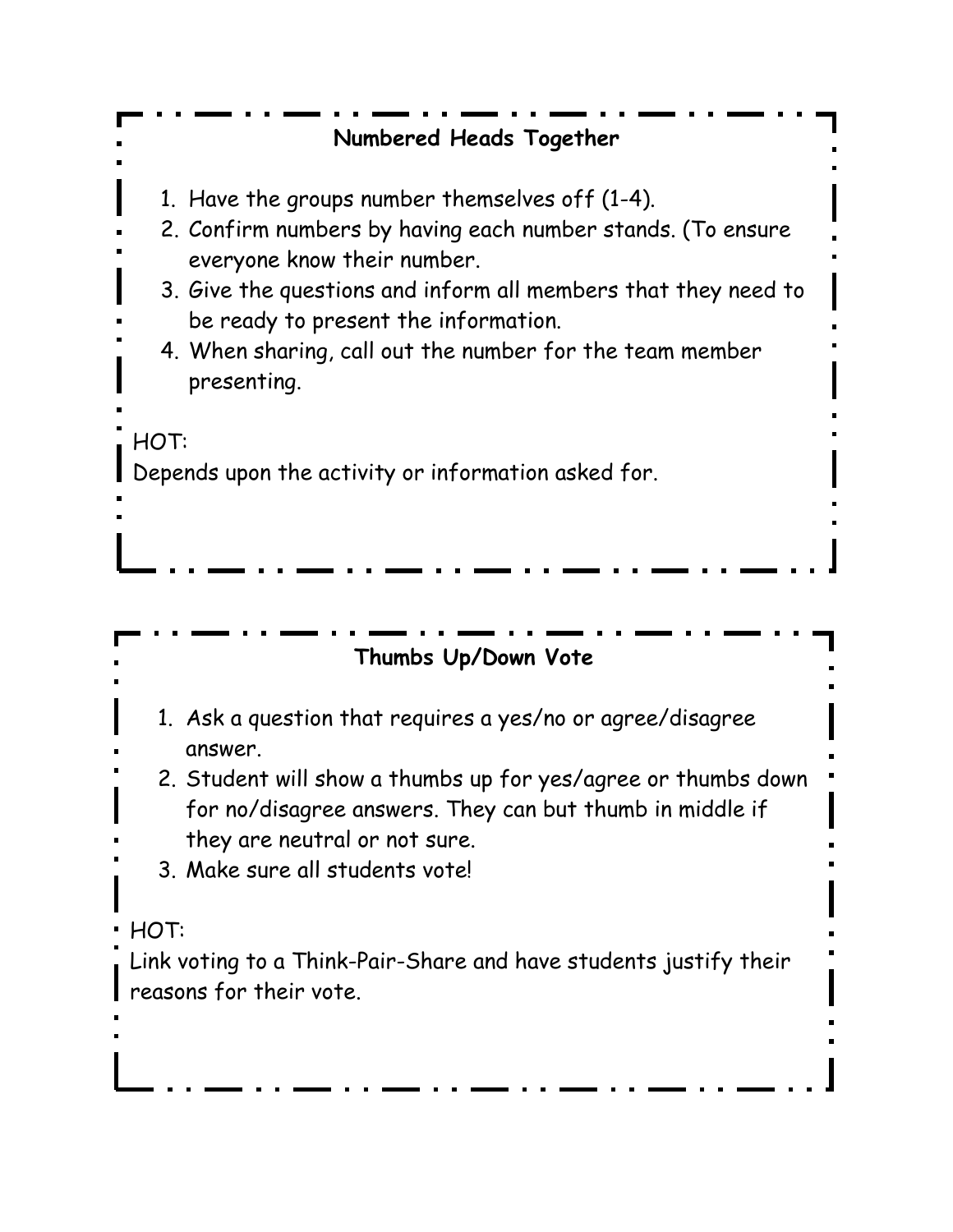| Hold Ups                                                                                                                                                                                                                                                        |
|-----------------------------------------------------------------------------------------------------------------------------------------------------------------------------------------------------------------------------------------------------------------|
| There are many kinds of these but they all work the same way.<br>1. Ask students to think about and discuss responses to teacher                                                                                                                                |
| questions.<br>2. Students will pair up and turn and talk to a partner or in small<br>groups.                                                                                                                                                                    |
| 3. Say "Hold it up."<br>4. Select students to share their groups reasons for their                                                                                                                                                                              |
| choice.<br>HOT:                                                                                                                                                                                                                                                 |
| Provide opportunities for students to explain their thinking, hear<br>opposite points of view, and to change their minds if they want<br>during a revote. Use questions that can be analyzed or connections<br>can be made with prior learning or other things. |
|                                                                                                                                                                                                                                                                 |
|                                                                                                                                                                                                                                                                 |
| Types of Hold Ups                                                                                                                                                                                                                                               |
| 1. Selected Response - Yes/No, or types of Matter (L/S/G)<br>2. Number Card - Greater Than/Less Than, Sum of, difference<br>of                                                                                                                                  |
| 3. True/Not True/Unable to Determine/True with                                                                                                                                                                                                                  |
| Modifications                                                                                                                                                                                                                                                   |
| 4. Multiple Choice - $A-C$ for $1st$ Grade<br>5. White Board                                                                                                                                                                                                    |
|                                                                                                                                                                                                                                                                 |
|                                                                                                                                                                                                                                                                 |
|                                                                                                                                                                                                                                                                 |
|                                                                                                                                                                                                                                                                 |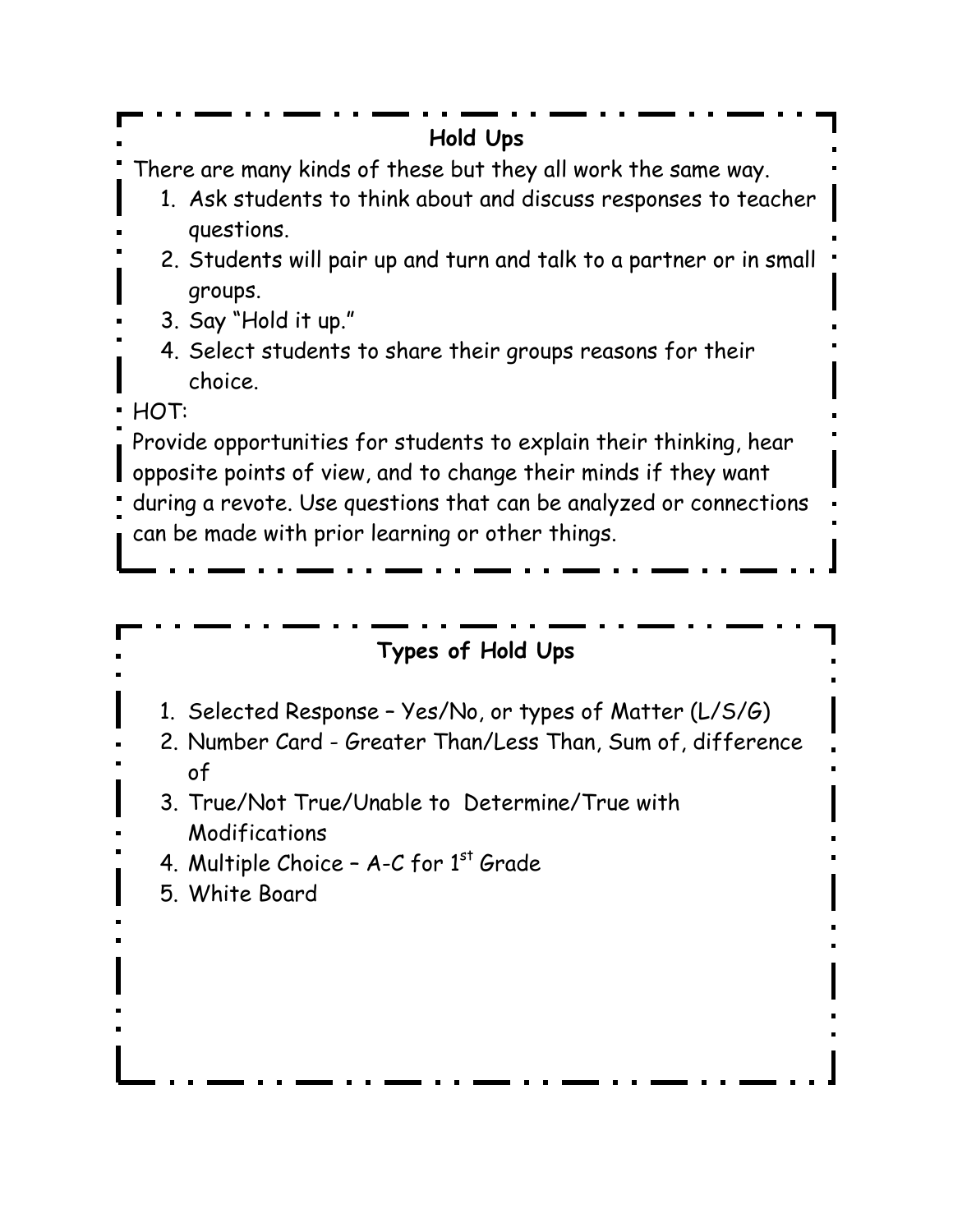| Line Ups or Inside/Outside Circle                                                                                                                                                                                                                                                                        |
|----------------------------------------------------------------------------------------------------------------------------------------------------------------------------------------------------------------------------------------------------------------------------------------------------------|
| 1. Ask students to reflect on an idea. Be sure it is an<br>idea/question that allows discussion.<br>2. Students will stand in two parallel lines or concentric circles.<br>3. They will discuss their idea/answers.<br>4. Ring a bell and instruct students on how to move. (Two steps<br>to their left) |
| HOT:<br>Do not use factual questions. Make sure your questions allow for<br>justification. "What are your thoughts about" "In what ways has<br>affected ?"                                                                                                                                               |
|                                                                                                                                                                                                                                                                                                          |
|                                                                                                                                                                                                                                                                                                          |
| <b>Categorizing and Sorting</b>                                                                                                                                                                                                                                                                          |
| 1. When categorizing, give students a specific number of items.<br>Ask them to sort them into like piles and create titles based<br>on the criteria they used to sort them<br>2. For sorting, determine the names of the groups and proved<br>items to sort within the groups.                           |
| <b>HOT:</b>                                                                                                                                                                                                                                                                                              |
|                                                                                                                                                                                                                                                                                                          |
| They have to explain why they sorted them that way or placed<br>them in that group                                                                                                                                                                                                                       |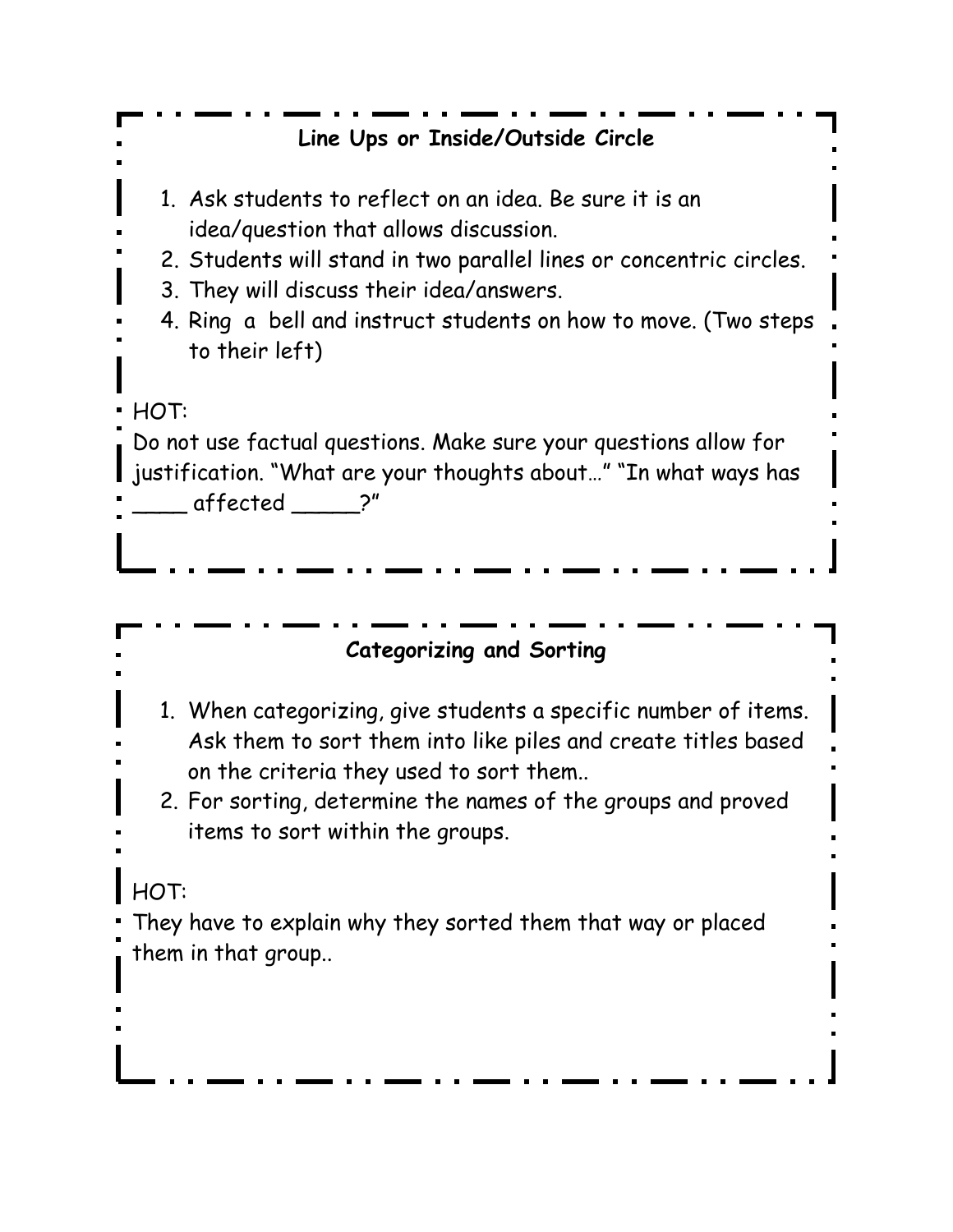#### **Bounce Cards**

- 1. Select a student to model a conversation for the class, but practice with them ahead of time.
- 2. Model the wrong way to have a conversation first.
- 3. Discuss 3 ways to respond in conversation.
- Inquire: Ask questions regarding what their peer says.
- 4. Model conversation with Bounce Sentence Starters.
- 5. Allow students to practice.

### HOT:

Ask students why learning to listen and talk is important in everyday life.

### **Responding to Conversation**

1. **Bounce**: Take what their peer says and bounce off or extend the idea.

"That reminds me of…"

"I agree, because…"

"Yes. Another example is…"

"That's a great point."

2. **Sum It Up**: Rephrase what their peers say and comment on certain parts.

"I hear you saying that…"

"I like how you said…"

3. **Inquire**: Ask questions regarding what their peer says. "Can you tell me more about?" "I'm not sure I understand…?"

"Have you thought about…?"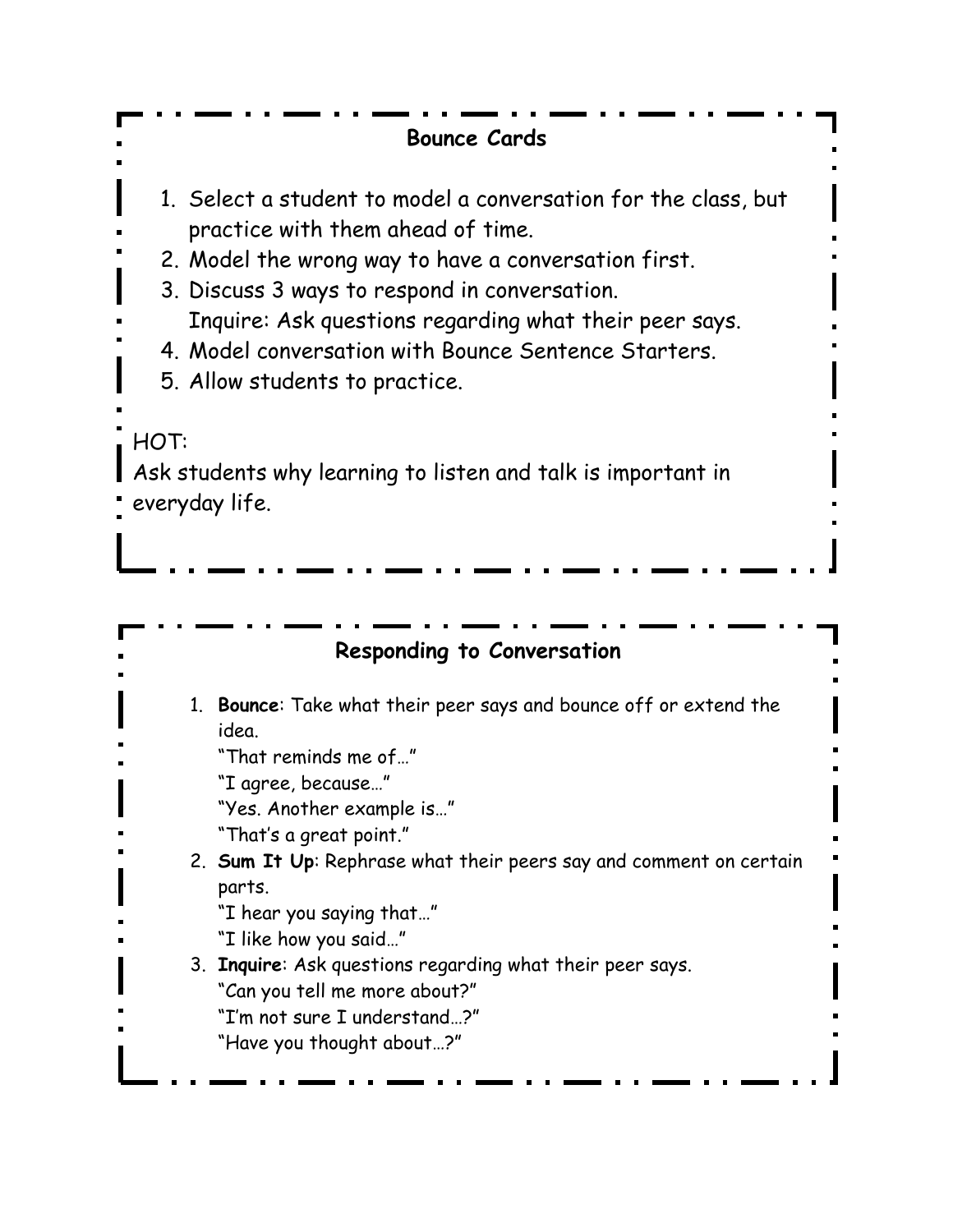| <b>Other Ideas</b>                                                                                                                                                                                                                                                                                                                                                                                                     |
|------------------------------------------------------------------------------------------------------------------------------------------------------------------------------------------------------------------------------------------------------------------------------------------------------------------------------------------------------------------------------------------------------------------------|
| <b>Mouth It</b> - Students silently mouth the answer.<br>Air-Write It - Students air write the answer.<br>Show Me Using Your Fingers - Hold up a number of fingers.<br>Act It Out<br>Role Play<br>Concept Charades - Create and show an action that reflects what<br>the teacher is asking.<br><b>Simulations</b><br>Cut and Pastes                                                                                    |
| Confer, Compare, and Clarify                                                                                                                                                                                                                                                                                                                                                                                           |
| 1. Students will pair up to discuss their notes. They will confer<br>(share a one sentence summary of what they believe is most<br>important), compare (compare what each of them recorded),<br>and clarify (responding to questions they had during lesson).<br>2. One pair joins another pair and discusses things that still<br>need clarification.<br>3. Unanswered questions are recorded on a Chalkboard Splash. |
| HOT:<br>Discuss students notes in regards to whether or not they included<br>the most important parts of the lesson.                                                                                                                                                                                                                                                                                                   |